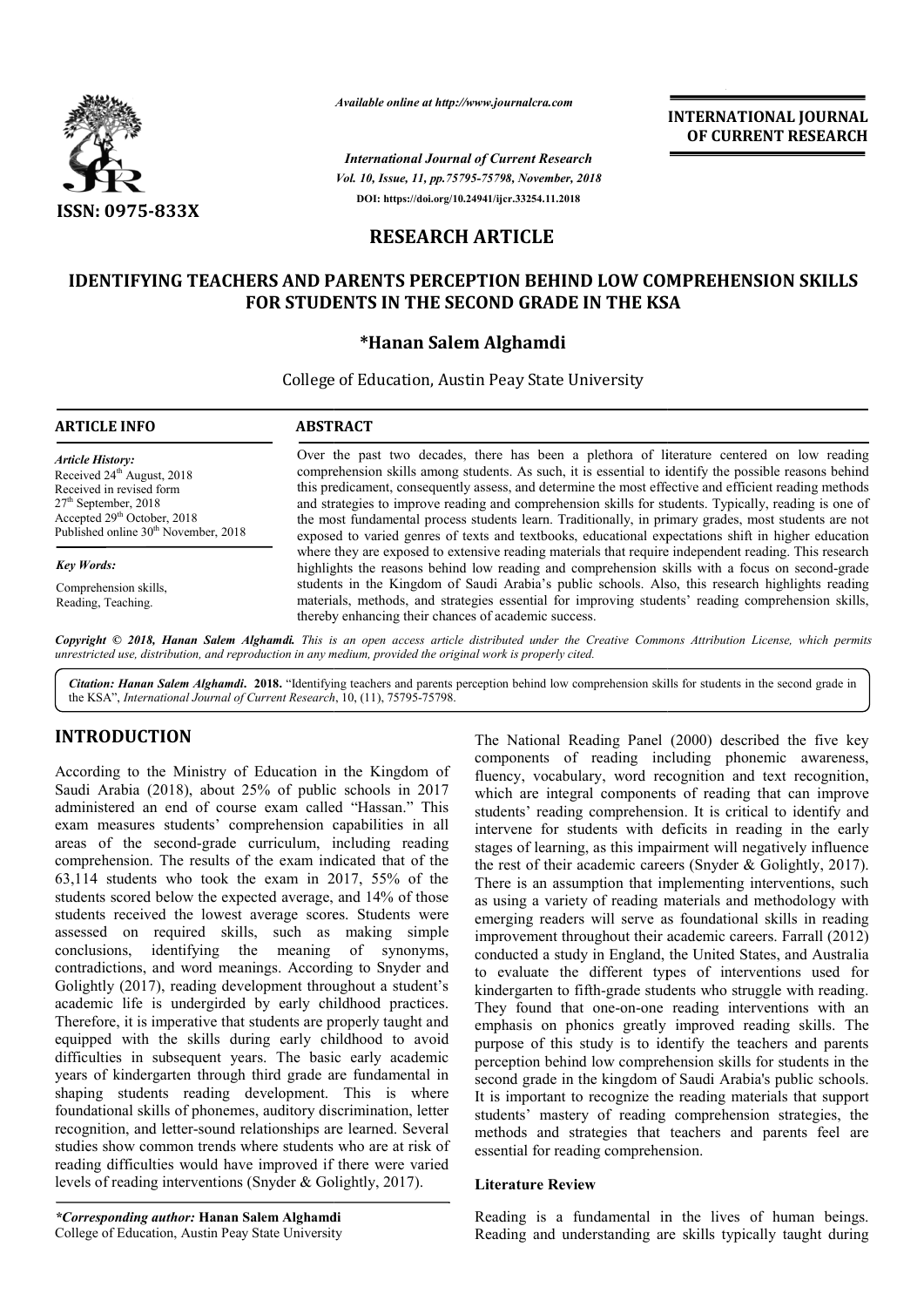childhood. If students are not taught to read for understanding during the early stages of life, they risk a life of struggle (Snyder & Golightly, 2017). Abbott *et al*. (2012) have observed that of the ten to fifteen percent of students who have serious reading problems, only two percent will make it to a college level education. Their study shows the relationship between reading and comprehension failure in early stages with future consequences. Knowing the importance of early reading and comprehension success, researchers investigated the importance of reading with speed and determination to try and solve the mystery of learning in first, second, and thirdgrade students (Gersten *et al*, 2017). Maloch and Horse (2013) indicated that studies undertaken have helped to develop different approaches for second-grade students' reading and comprehension problems such as using informational texts as resources in purposeful ways. Numerous studies explained similar reading and comprehension interventions and methods to solve elementary students' challenges with reading (Gersten *et al*, 2017). Similarly, Wilson *et al*. (2008) tested and noted that with different methodologies, educators can achieve success in teaching students to read and understand, provided all methods are used to complement one another.

#### **Good Reading Skills**

Comprehension and fluency are the bases for adequate reading skills instruction (WalpoleMcKenna, 2014). Reading comprehension is an individual's ability to understand what a text means. This understanding varies from knowledge-level skills like retelling a story to advanced-level metacognition strategies such as questioning and synthesizing text. According to Byrd (2015), reading skills utilized by someone may be influenced by specific reading behaviors and habits. Reading habits include how often a student reads, their preferred genre of books, and whether he or she reads one book at a time, or skims through several of them. A student's level of concentration while reading can also affect his or her comprehension and fluency (Cotter, 2012). On the other hand, fluency includes a student's ability to decode words accurately and with the right expression and pacing. Such skills impact each other, as the ability of a student to decode words will be influenced directly by their familiarity with letter sounds. There are several decoding skills such as reading by analogy, phonetic, morphemic, and syllabic analysis that a good reader employs when decoding text. One aspect of fluency that also aids comprehension is reading with ideal expression since the reader shows an understanding of tension or dialogue in a text (Byrd, 2015).

### **Reading Materials**

As second-grade students grow and their reading goals change, various kinds of reading materials can serve them, such as children's storybooks, workbooks, basal readers, trade books, familiar fiction, and nonfiction books to achieve the required goals. By late first grade, most students will have mastered important concepts about one-to-one matching, print, and other evolving literacy skills easily taught with extended text (Dougherty, 2012). To develop automatic and fluent reading skills, students should be exposed to a wide range of texts and large numbers of words within meaningful contexts. For students in late first grade through early third grade, picture books with large numbers of words, conceptual density, and a rich vocabulary are recommended shared reading materials (Dougherty, 2012).

Beginning readers with limited decoding abilities can move to texts with more words and complex themes as well as richer vocabulary during readings. In reading, however, all students have their eyes on the text and should be responsible for taking part in reading and activities at any stage of the process (Dougherty, 2012). Byrd (2015) adopted a reading workshop approach for students aged three to twelve years old in Metropolitan Montessori School in Manhattan's Upper West Side. There were two factors for this decision. The first was to provide teachers with a literacy framework with clear instructions, especially with regards to reading levels. Another factor was to support students to gain significant reading skills, specifically decoding, phonics, reading development, and comprehension. This type of reading workshop benefitted students' reading skills when it came to tasks such as making choices about their work, building independence, and monitoring their own progress. Furthermore, Cockerille (2014) demonstrated that the focus of creating a reading workshop is to teach students higher-order comprehension skills such as inference, interpretation, and critical thinking. Additionally, Maloch& Horsey (2013) observed that inquiry-focused classrooms are the most productive when it comes to reading informational texts. They show the importance of finding ways to create authentic reading experiences by requiring students to read informational texts. This was done through reading and acting out plays and fictional stories based on interesting characters famous for academic inventions, such Alexander Graham Bell. If a teacher introduces a dull topic of who invented the telephone, for example, students might be uninterested, but once the teacher gets their attention with a story about a man and the telephone, the students will pay more attention. In this case, using such a story helped the teacher to break down the lesson through this engaging story. Through questions and answers posed during the session, students begin reading together as a classroom activity. By reading together, students who might not have understood and shied away from asking questions are encouraged to participate and learn through observation and listening. Children's curious nature draws them closer to informational texts. Through examining the texts around us, children are motivated to read any information they come across regardless of whether it is relevant or irrelevant to them. For instance, children can read restaurant menus without any intention to order food.

#### **Teaching Methods and Strategies**

*Planning and instructing.* Planning and instructing are basic tools for teaching. Instruction should be designed by a group of teachers to address strategies that could help students succeed in certain skills. Likewise, instruction planning should focus on how effective methods can be used to motivate students to achieve the learning targets. Some researchers have suggested reading instruction should be created through three tiers of instruction (Walpole & McKenna, 2014). The first tier is highquality whole-group instruction, and in this tier all students participate in reading activities simultaneously. The teacher should employ direct instruction; students can participate individually or in a group. The second tier is differentiated small-group instruction. With this level, students work in small groups structured by the teacher. One group works directly with the teacher, while the other groups work on other reading activities. The third tier is called intensive instruction, and it is designed for students who did not do well in tiers one or two (Walpole & McKenna, 2014).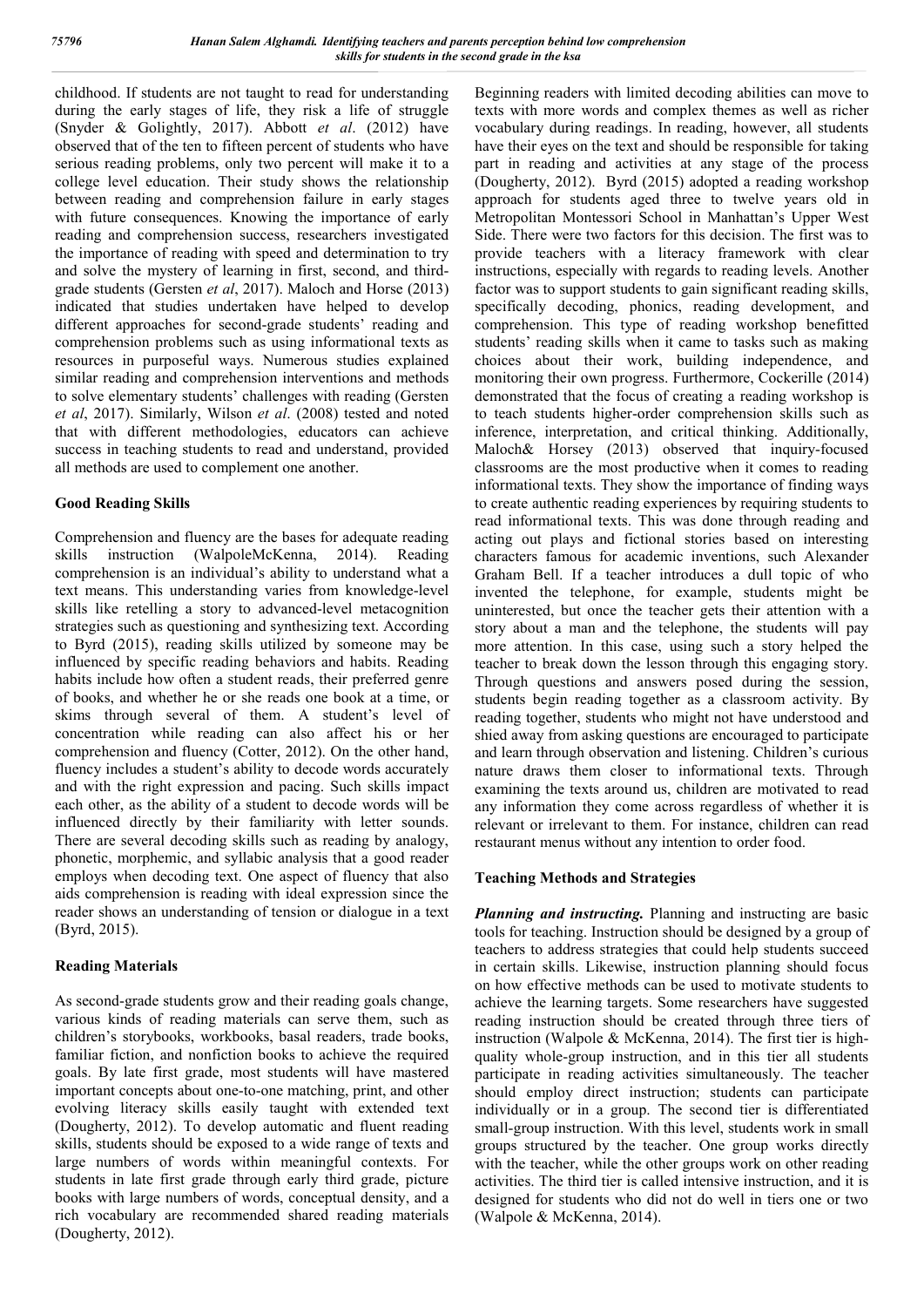*Fluency-Oriented Reading Instruction (FORI):* Two widely used reading meant to increase second-grade students' reading fluency are Fluency-Oriented Reading Instruction (FORI) and a wide reading approach (Schwanenflugel *et al.,* 2009). FORI is a shared reading protocol that is mainly used in secondgrade classroom settings. However, it can also be effectively used for late first-grade up to early third-grade. It was set up after a district mandate specified that all students should read grade-level reading materials irrespective of their individual reading levels. Both FORI and the wide reading approach can be used to scaffold students' reading skills as they engage with various reading materials. Supported reading of several texts or repeated reading of a single material can be used to support gains in comprehension and fluency (Schwanenflugel *et al*., 2009). Partner, echo, and choral readings are excellent ways of supporting students' readings of difficult texts; these strategies require about half an hour of reading per day. However, none of them should replace independent reading or small instructional-level groups (Schwanenflugel *et al*., 2009).

### **MATERIALS AND METHODS**

A survey was used to collect the views of second grade teachers and parents on low comprehension skills for students in the second grade. Second-grade teachers who taught in the Kingdom of Saudi Arabia and parents who had a second-grade child in the Kingdom of Saudi Arabia's public schools were eligible for this study. The inclusion criteria for teachers included accessibility via email, the use of the reading and writing curriculum and a textbook called, *My Language*. Teachers consisting of both genders that m*et al*l the inclusion criteria and were surveyed were about 146. Parents of both genders who were selected and completed the questionnaire were 266. The semi-structured online survey questionnaires for teachers were developed with open ended-questions asking the respondents to identify reading comprehension skills and the reading strategies they depend on while teaching. Teachers were also asked several basic questions intended to measure their understanding of how to use a variety of teaching methods, instruction, and reading materials, and their methods of involving students' parents in the learning process. The parents' questionnaire consisted of multiple-choice and openended questions aimed to measure the students' capabilities and their habits of acquiring foundational reading and comprehension skills, children's affinity for reading at home, students' motivation and self-awareness of the importance of reading. The surveys were sent via Saudi teachers' associations in different regions; northern region, southern region, eastern region, western region, and middle region in the Kingdom of Saudi Arabia.

## **RESULTS**

The results of both surveys show how participants are well conversant with the importance of gaining reading comprehension skills in the early ages. The respondents show their care and desire to change the learning style whether at home or in schools. Besides, the respondents indicated the need for the students to explore a wide range of reading genres to help them improve reading comprehension skills. Furthermore, both the teachers and parents respondents indicated the desire for the use effective tools to meet their children's needs. Therefore, the researcher recorded some important points about the teachers and parents' surveys. In the

teachers' survey, most of the participants preferred using effective methods and strategies to impart reading skills such as applying small groups or integrating different types of reading materials as well as using the required text books. Besides, the data shows that teachers have acceptable knowledge in teaching students reading comprehension skills. One of the teaching skills includes the ability to understand students' level of reading proficiency as well as difficulties they face while reading. The level of students' ability informs the instructional method that would meet the individual student needs. However, according to the data, teachers face diverse barriers preventing them attaining the goals of teaching reading comprehension skills. The observed in the survey include significantly high number of students in one class usually over 30 students, which make it difficult to pay attention to the needs of every student. The high number of students also makes it difficult to grab full attention and reactions of every student. In addition, some of the students did not have full preparation on reading and writing skills during their first grades. Further, teachers also cited lack of time to practice individually with each student. Some students have difficulties in reading, writing or even decoding the words while others have attention deficit particularly on standard issues between themselves. Moreover, a lot of students do not have selfmotivation to learn or have one or more learning disabilities are the common problem that faces teachers in teaching second-grade reading comprehension skills.

On the part of the parents' survey, the respondents indicated increased awareness about their children's reading abilities. The parents also indicated increased knowledge on why their children like reading or not and the reason their children did not prefer reading. Besides, the parents know the problems facing their children while reading. Some of the obstacles identified by the parents include children preferring spending a lot of time on other activities at home besides reading. Moreover, the parents show their concern about their children' self-motivation in reading. Most of the participants indicated that their children do not prefer reading books or stories due to the lack of motivation or having learning disabilities. Furthermore, some of children prefer to spend time on other activities such as playing online games or watching T.V than read books. Another problem is some children did not prepare very well in the first grade, so they still have difficulty to identify the alphabet or decoding words correctly. The parents also indicated the desire to help their children pass these obstacles. Another point that was clearly indicated in the survey is that the majority of parents want to change the learning style in reading classes. Parents want teachers to use diverse books and not rely completely on the textbook while teaching reading skills. In addition, parents recommended the need for teachers to give the children more time to choose their favorite books or stories to improve their reading comprehension skills. Parents also want teachers to focus solely on reading skills. According to the participants' responses, parents preferred teachers to apply innovative approaches such as using online applications such as websites to attract students to learn and comprehend more on their reading skills.

#### **DISCUSSION**

According to Chall (1983), there is a continual transition of reading and comprehension goals among second-grade students as they grow. As such, various kinds of reading